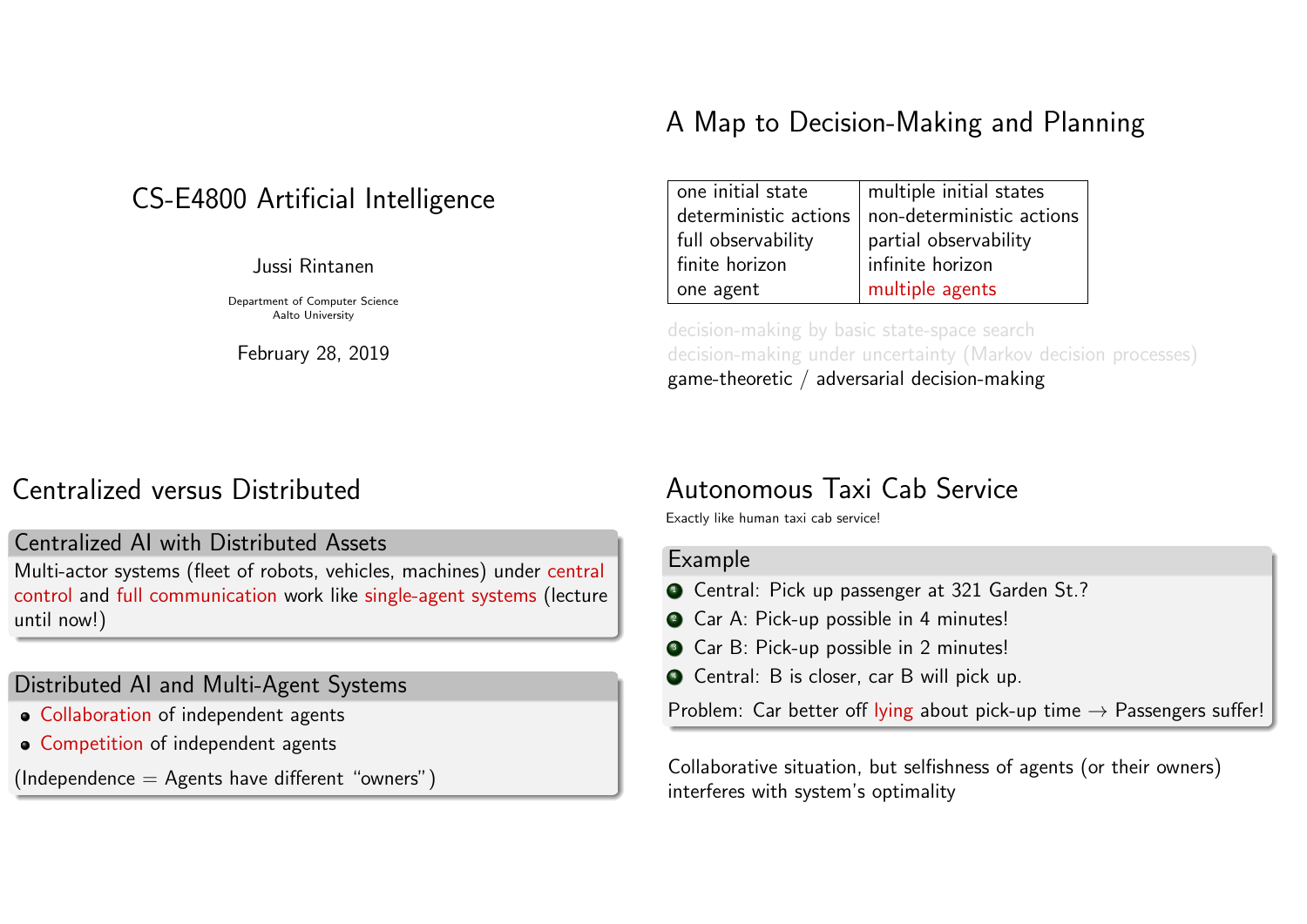#### This Lecture

- **•** Basics of Game Theory: How to act in multi-agent scenarios?
	- Maximize own utility/profit
	- Beat the opponent in competition
	- Must reason about opponents' behavior
- <sup>2</sup> Methods for solving large-scale 2-player zero-sum games:
	- **•** Game tree search: Minimax with  $\alpha\beta$  pruning
	- Game tree search: Monte Carlo Search and Monte Carlo Tree Search
	- End-game databases and Transposition tables

(When search depth is bounded, no guarantees about optimality!)

## Strategic Games (Normal Form Games)

Players choose strategies, and get pay-offs accordingly:

|  | player 2                                                    |  |  |
|--|-------------------------------------------------------------|--|--|
|  | strategy $C$ strategy $D$                                   |  |  |
|  | player 1 strategy A $ p_{1AC},p_{2AC}$ $p_{1AD},p_{2AD}$    |  |  |
|  | strategy B $\vert p_{1BC}, p_{2BC}, p_{1BD}, p_{2BD} \vert$ |  |  |

(Examples are 2-player, but everything generalizes to *n* player with  $n \ge 2$ .)

## Strategies in Games



Strategy  $=$  choice of action at every stage in a

|                                                                                                    |  | $\begin{array}{ c c }\n\hline\n\text{red player} \\ \text{left} & \text{right}\n\end{array}$ |
|----------------------------------------------------------------------------------------------------|--|----------------------------------------------------------------------------------------------|
|                                                                                                    |  |                                                                                              |
| green player left $\begin{array}{ l} 2,1 & 3,3 \\$ right $\begin{array}{ l} 0,1 & 0,1 \end{array}$ |  |                                                                                              |
|                                                                                                    |  |                                                                                              |

#### Dominated Strategies

Should Player 1 choose A or B?

|   | ſ.         | I)  |
|---|------------|-----|
| L | 0,2        | 1.3 |
| Β | $\mid$ 2,4 | 2.1 |

Strategy B is better for 1, no matter how 2 plays.

Assuming Player 1 is rational and will play B, Player 2 should play C (because  $4 > 1.$ )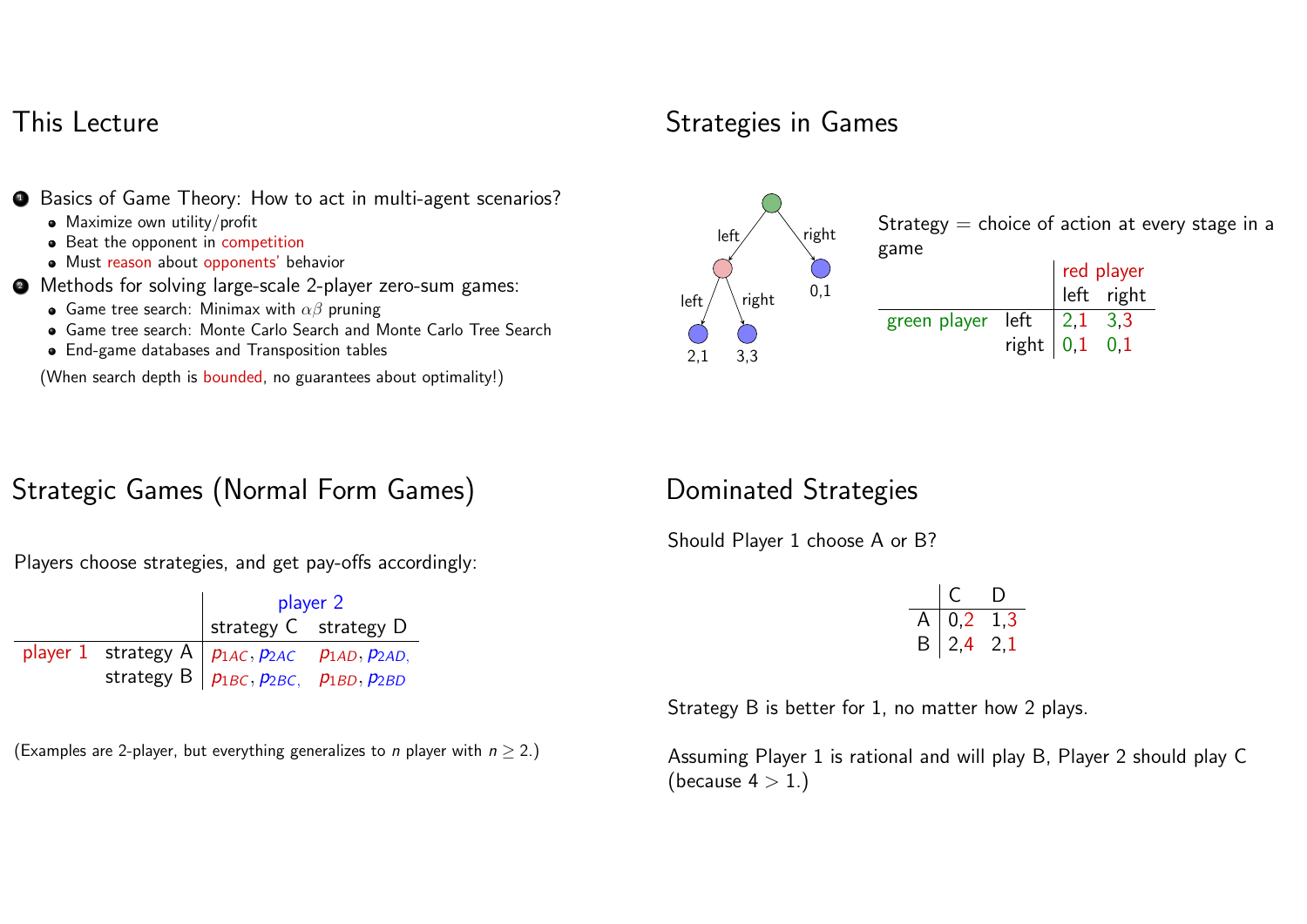#### Dominated Strategies and Iterated Strict Dominance

#### Definition

A strategy is strictly dominated if some other strategy is strictly better for every opponent strategy.

#### Theorem

- **1** If all players are rational,
- <sup>2</sup> all players know that all players are rational and that everybody know this (common knowledge), and
- <sup>3</sup> elimination of strictly dominated strategies leaves one strategy for every agent,

then these strategies will be played by the agents.

## Arms Race

Confrontation between two super-powers:

**4** Arm: Acquire lots of weapons, exert threat

**2** Don't arm

|                  | don't arm arm |          |
|------------------|---------------|----------|
| don't arm $ 0,0$ |               | $-3.1$   |
| arm              | $ 1,-3 $      | $-2. -2$ |

Whatever the other does, it is always better to arm However, (0,0) better than (-2,-2) ( $\rightarrow$  Arms treaties)

## Prisoners' Dilemma

Two suspects are in detention, and asked to give information to police. Options are:

- Cooperate with police, helping convict the other suspect
- <sup>2</sup> Not cooperate, getting a small sentence

|                    |           | shut up cooperate |
|--------------------|-----------|-------------------|
| shut up            | $ -1,-1 $ | $-3.0$            |
| cooperate $ 0,-3 $ |           | $-2,-2$           |

Best if both suspects shut up, if commitment to this could be enforced. But, assuming the other has already committed to a strategy, it is always best to cooperate!

## Mixed Strategies

- When players have opposing goals, randomly selecting between strategies – which forces the opponent to randomize (and compromise his utility) – may produce the highest payoffs.
- example: Paper, Rock, Scissors
- example: bluffing and sand-bagging in Poker
	- With bad cards, bidding higher makes the opponents believe the cards are good
	- With good cards, not bidding higher makes the opponents believe the cards are bad

Both must be used randomly, to confuse the opponents Both are part of optimal strategies for Poker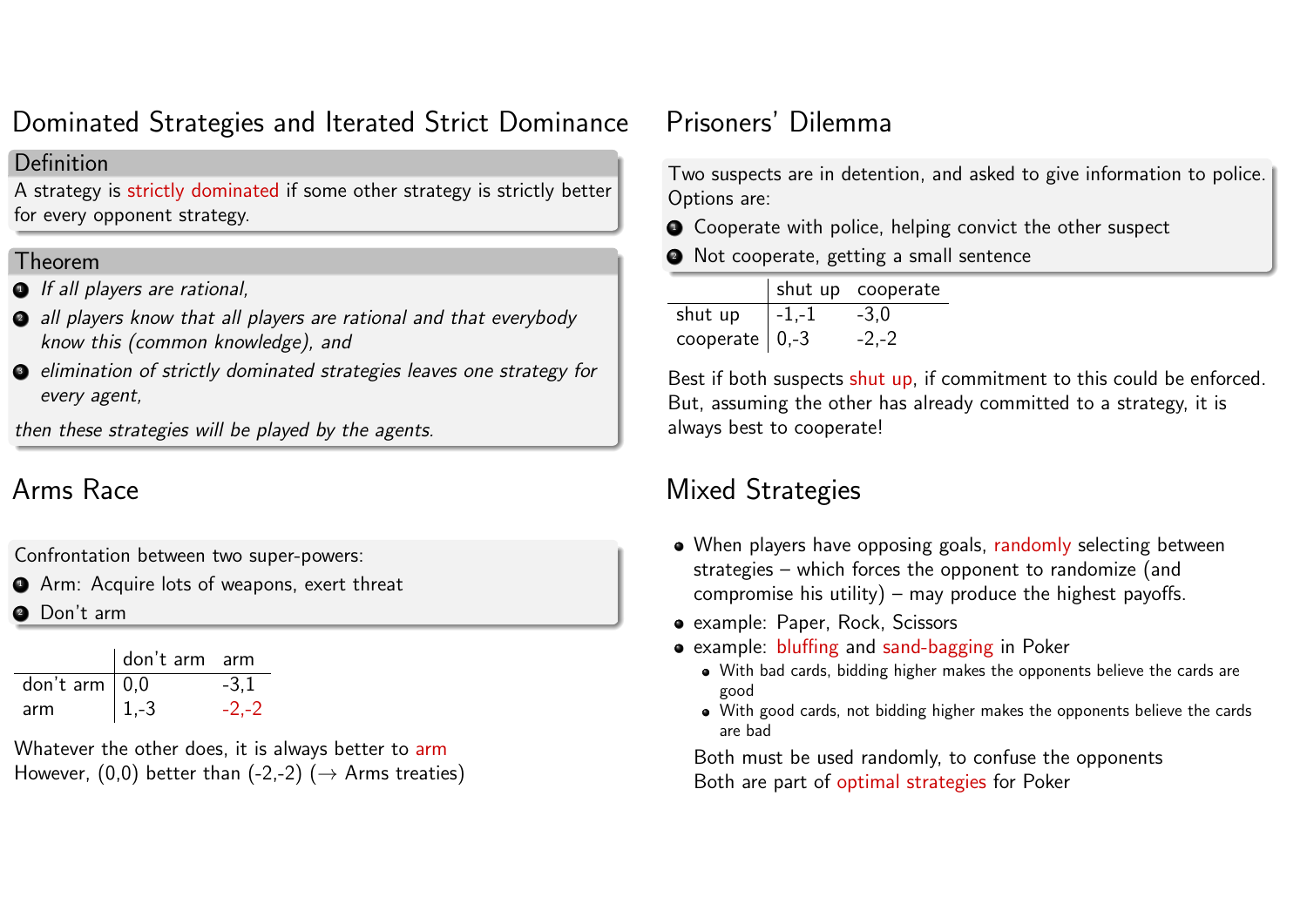#### Examples of Mixed Strategies

 $C | 0,0 0,0 -1,1$ 

 $(s_1, \ldots)$ 

Meeting A B C  $A \mid 1,1 \quad 0,0 \quad 0,0$  $B \mid 0.0 \quad 1.1 \quad 0.0$  $C | 0,0 0,0 1.1$ versus... **Stalking** B C  $A$  -1.1 0.0 0.0  $B | 0.0 -1.1 0.0$ Paper, Rock, Scissors P R S  $P$  0.0 1.-1 -1.1  $R$  -1,1 0,0 1,-1  $S \begin{bmatrix} 1, -1 \\ -1, 1 \\ 0, 0 \end{bmatrix}$ 

## Formalization of Normal Form Games

#### Definition

A mixed strategy  $\sigma$  is a probability distribution on the player's pure strategies A such that  $\sum_{s \in A} \sigma(s) = 1$ 

#### Definition (Utility of Mixed Strategies)

The utility  $u_i(\sigma_1,\ldots,\sigma_n)$  of player *i* w.r.t. a mixed strategy profile is

$$
\sum_{(s,n)\in A_1\times\cdots\times A_n} u_i(s_1,\ldots,s_n)\sigma_1(s_1)\cdots\sigma_n(s_n)
$$

#### Formalization of Normal Form Games

#### Definition

- $\bullet$  There are players  $1, \ldots, n$
- $\bullet$  Player *i* has a set of pure strategies  $A_i$
- $\bullet$  A strategy profile is  $(s_1, \ldots, s_n)$  such that  $s_i \in A_i$  for every  $i \in \{1, ..., n\}$
- $\bullet$  The utility  $u_i(s_1, \ldots, s_n)$  of player *i* is expressed by a function  $u_i: A_1 \times A_2 \times \cdots \times A_n \to \mathbb{R}$

#### Nash Equilibrium

#### Definition

A (mixed) strategy profile  $(\sigma_1, \ldots, \sigma_n)$  is a Nash equilibrium if for all  $i \in \{1, \ldots, n\},\$ 

$$
u_i(\sigma_1,\ldots,\sigma_n) \geq u_i(\sigma_1,\ldots,\sigma'_i,\ldots,\sigma_n)
$$
 for all  $\sigma'_i \neq \sigma_i$ 

#### Nash Equilibrium: Intuitive meaning

NE is a (mixed) strategy profile in which no player can improve its pay-off by changing to some other strategy.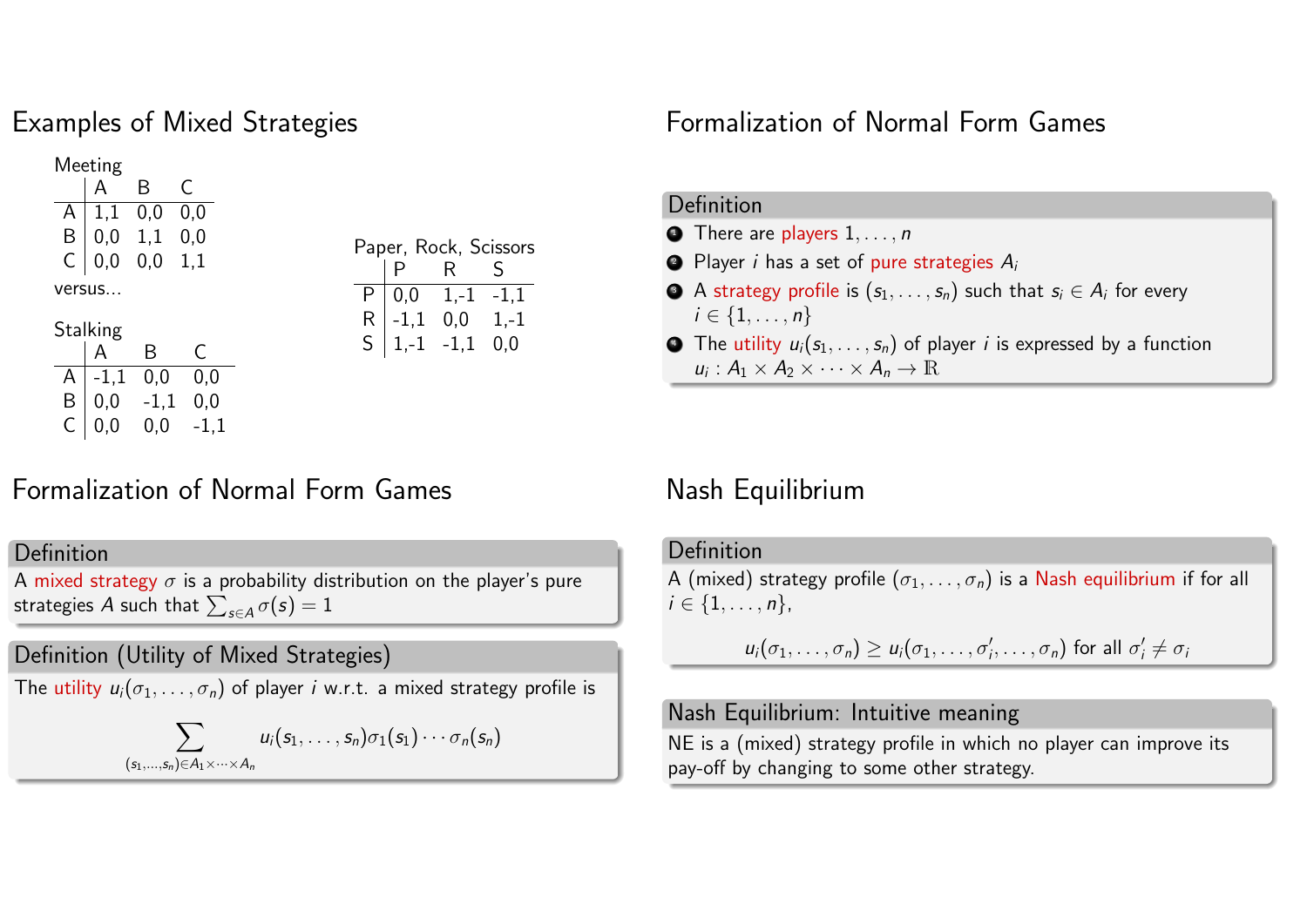#### Nash Equilibrium

#### **Disclaimer**

It is not always clear how an NE could be reached and which NE would be played.

Nash equilibrium is realistic when

- $\bullet$  the agents fully know the game (the strategies, the pay-offs),
- <sup>2</sup> the agents cannot communicate and coordinate their actions,
- $\bullet$  the agents cannot bargain (re-distribute pay-offs after the game),
- **4** game is played only once,
- **•** there is only one NE.

## Example: Mixed Strategies

Bach or Stravinsky (aka Battle of the Sexes, with Ballet and Soccer)

|   | B   | S   |
|---|-----|-----|
| B | 2,1 | 0,0 |
| S | 0,0 | 1.2 |

Nash equilibria in pure strategies:  $\langle B, B \rangle$ ,  $\langle S, S \rangle$ , with respective payoffs  $\langle 2, 1 \rangle$ ,  $\langle 1, 2 \rangle$ .

Nash equilibrium  $\langle \sigma_1, \sigma_2 \rangle$  in mixed strategies with

$$
\sigma_1(B) = \frac{2}{3} \sigma_1(S) = \frac{1}{3}
$$
  

$$
\sigma_2(B) = \frac{1}{3} \sigma_2(S) = \frac{2}{3}
$$

and payoffs  $\langle\frac{6}{9}\rangle$  $\frac{6}{9}, \frac{6}{9}$  $\frac{6}{9}$ .

#### Nash Equilibrium: Properties

- **•** Every game has at least one NE
- **2** Not all games have pure-strategy NE
- <sup>3</sup> Every pure strategy in an NE is an equally good response to the opponents' strategies (randomization "only" needed to force opponents to randomize)

For 2-player zero-sum games, NE can be found with Linear Programming. More general games require more complex methods.

## Tragedy of the Commons

Using jointly-owned resource; cost evenly shared

|                                                                                                                                                                | $\mathcal{P}$ | 4 | 6. |
|----------------------------------------------------------------------------------------------------------------------------------------------------------------|---------------|---|----|
|                                                                                                                                                                |               |   |    |
|                                                                                                                                                                |               |   |    |
|                                                                                                                                                                |               |   |    |
| $\begin{array}{cccc} 0 & 0,0 & -1,1 & -2,2 & -3,3 \\ 2 & 1,-1 & 0,0 & -1,1 & -2,2 \\ 4 & 2,-2 & 1,-1 & 0,0 & -1,1 \\ 6 & 3,-3 & 2,-2 & 1,-1 & 0,0 \end{array}$ |               |   |    |

#### Using your own resource

|  |                                                                                                                                                 | $\overline{\phantom{a}}$ 2 | $\overline{4}$ | 6.  |
|--|-------------------------------------------------------------------------------------------------------------------------------------------------|----------------------------|----------------|-----|
|  |                                                                                                                                                 |                            |                |     |
|  |                                                                                                                                                 |                            |                |     |
|  |                                                                                                                                                 |                            |                | 0,0 |
|  | $\begin{array}{cccc} 0 & 0,0 & 0,0 & 0,0 & 0,0 \ 2 & 0,0 & 0,0 & 0,0 & 0,0 \ 4 & 0,0 & 0,0 & 0,0 & 0,0 \ 6 & 0,0 & 0,0 & 0,0 & 0,0 \end{array}$ |                            |                |     |
|  |                                                                                                                                                 |                            |                |     |

Best action: Spend joint resource as much as you can

(Or (under diminishing marginal utility) at least: Spend it more than you would if you had to pay for it in full.)

(Flatmates agree to fill-up fridge every day, divide the cost evenly, and let everybody eat as much as they like. Good idea?)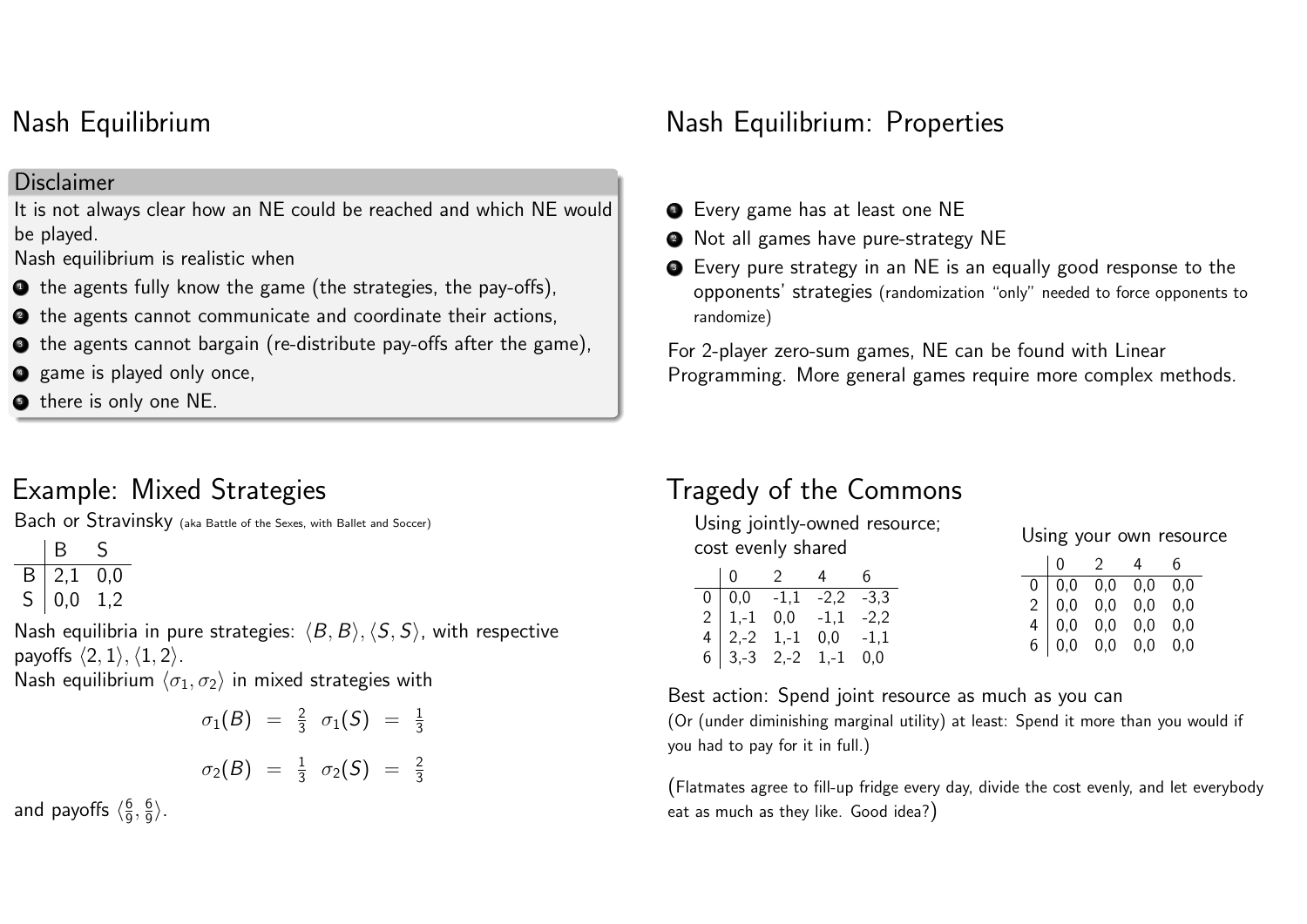#### Game Tree Search

- Two-person multi-stage zero-sum games
- player wins, opponent loses, or vice versa, or it's a draw
- Board games: Checkers, Chess, Backgammon, Go
- Other applications? (Military operations?)
- Issue 1: very large search trees
- Issue 2: focusing search difficult
- Issue 3: search cannot be exhaustive due to I1 (suboptimality)

## Minimax Tree Search



## Basic Game Tree Search by Minimax

- Depth-first search of bounded depth AND-OR tree
- Leaf nodes evaluated with a heuristic value function Chess: pieces' value, relative position (mobility, safety of king, ...)
- Values of non-leaf nodes by min or max of children
- AND-nodes (opponent) by minimization
- OR-nodes (player) by maximization

(Special case: whole game-tree covered, winning leafs 1, losing leafs -1, and draws 0)

#### The Minimax Algorithm

procedure minimax(player,state,depthLeft) if depthLeft  $= 0$  or no action is applicable then return value of state; player2 := the player other than player; if player is minimizing then best :=  $\infty$  else best :=  $-\infty$ ; for each action that is applicable for player in state do state2 := successor of state w.r.t. action;  $v := minimax(player2, state2, depthLeft-1);$ if player is minimizing then best  $:= min(best.v)$ else best  $:= \max(\text{best.v})$ ; return best;

Top-level call: minimax(startingplayer,startingstate,depthbound)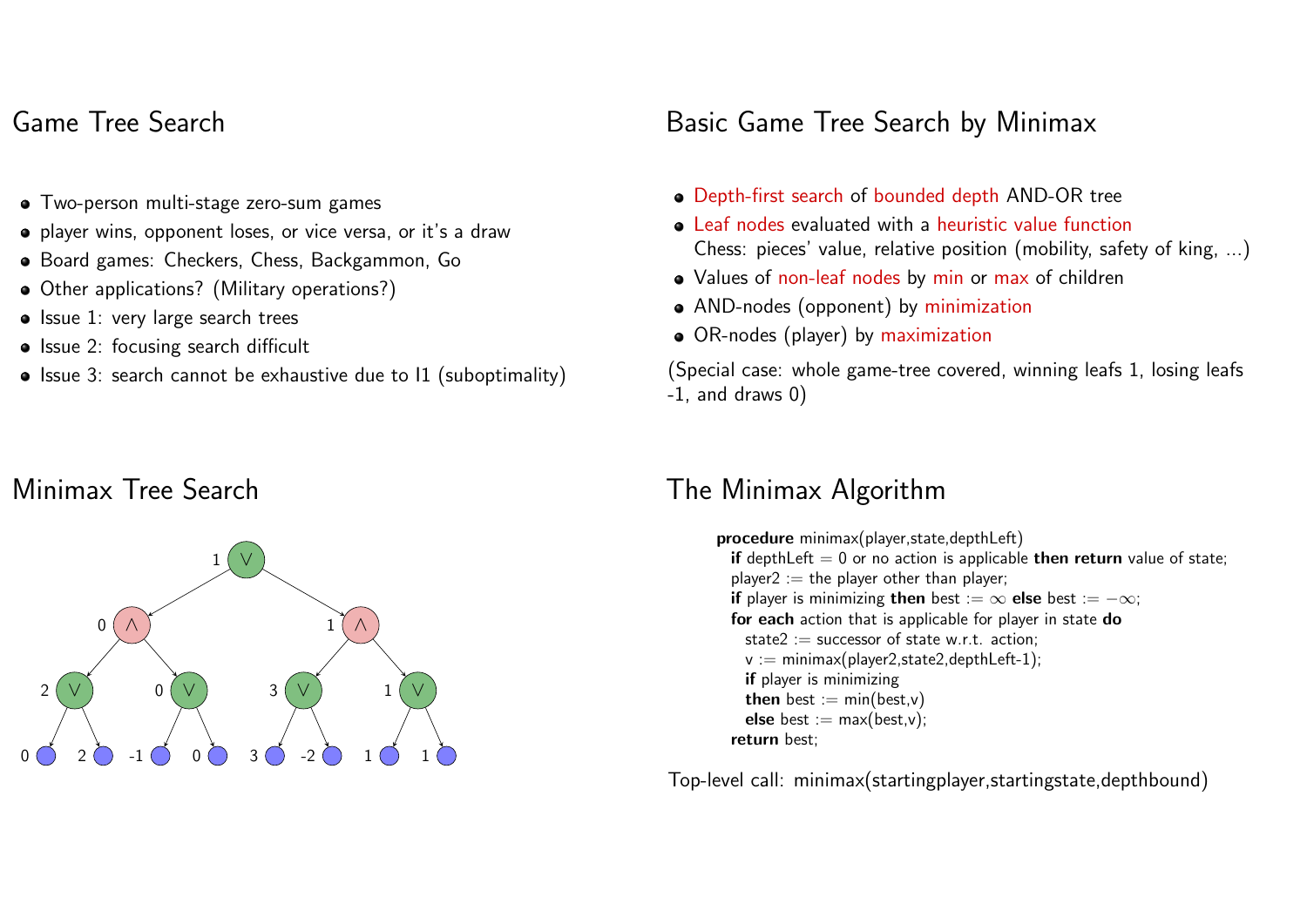#### Alpha-Beta Pruning

Idea behind Alpha-Beta Pruning

 $min(x, max(y, z)) = x$  if  $x \le y$  ( $\alpha$  cuts)  $max(x, min(y, z)) = x$  if  $x \ge y$  ( $\beta$  cuts) In both cases, z is irrelevant.

Utility of  $\alpha\beta$ : search tree may be pruned to  $\frac{1}{10}, \frac{1}{100}, \frac{1}{1000}, \dots$ 

#### The Alpha-Beta Algorithm

procedure alphabeta(player,state,depthLeft,alpha,beta) if depthLeft  $= 0$  or no action is applicable then return value of state; player2 := the player other than player; if player is minimizing then best :=  $\infty$  else best :=  $-\infty$ ; for each action that is applicable for player in state do state2 := successor of state w.r.t. action:  $v :=$  alphabeta(player2,state2,depthLeft-1,alpha,beta); if player is minimizing then best :=  $min(best,v)$ ; beta :=  $min(beta,v)$ **else** best := max(best,v); alpha := max(alpha,v) if alpha  $>$  beta then break; return best;

Top-level call:

alphabeta(startingplayer,startingstate,depthbound, $-\infty,\infty$ )

#### Alpha-Beta pruning example



#### Transposition Tables

- Depth-first used in games like chess because astronomic state spaces: algorithms that require storing all visited states not feasible.
- Need to utilize memory for pruning, without exhausting it
- DFS can reach a state in multiple ways  $\implies$  Multiple copies of the same subtree
- Transposition tables: Cache states encountered during DFS; retrieve value of already-encountered states, rather than repeating search
- When table full, delete low-importance states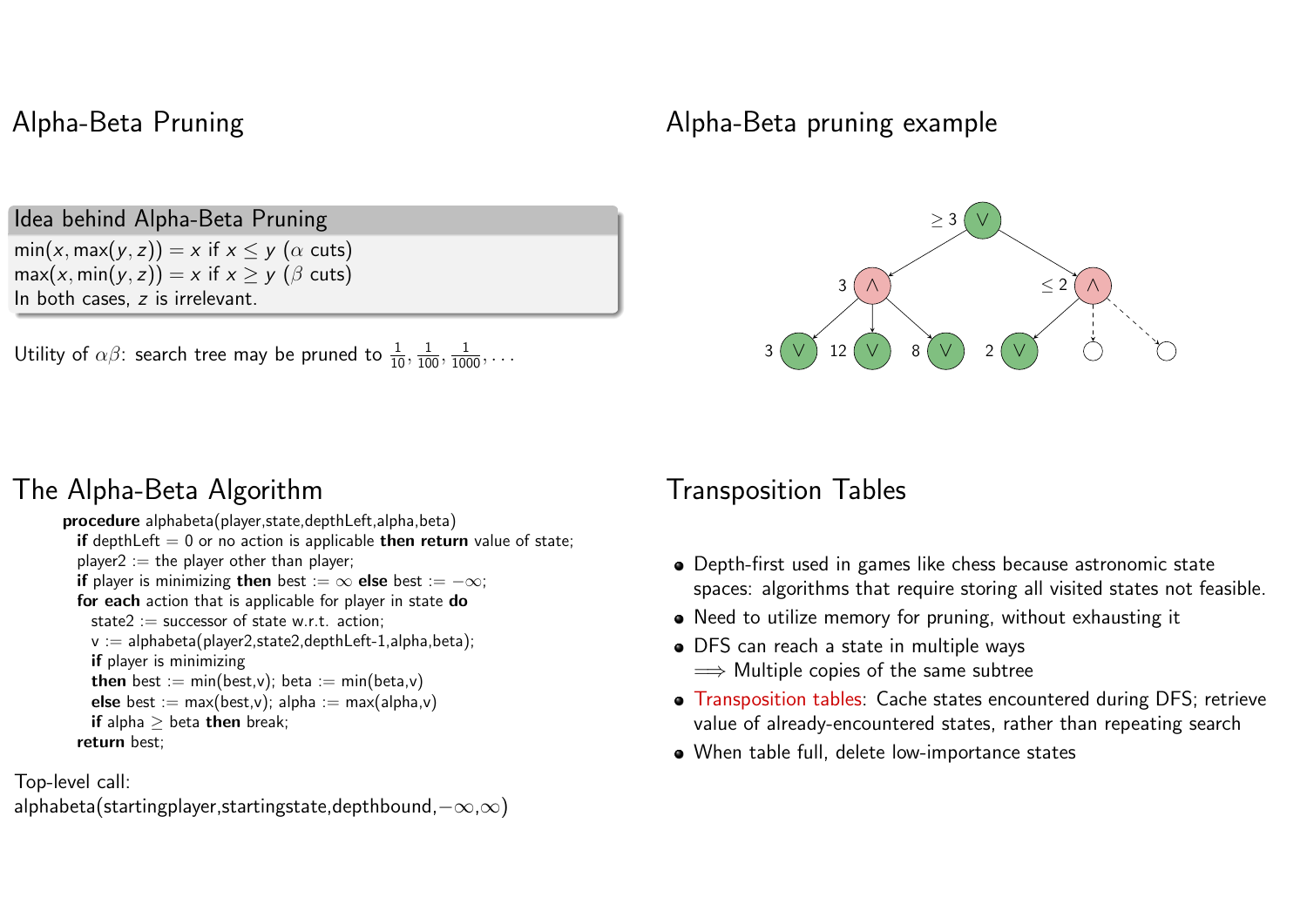### Endgame Databases

- In games with a limited number of simple (late) states/configurations, compute their value by exhaustive game-tree search and store for later use.
- Another form of caching, constructed once, before game-playing

#### Endgame databases

- All < 7 piece states solved in 2012
- 7-piece DB is 140 TB; 6-piece DB is 1.2 TB
- Black to check-mate in 545 moves:



#### Checkers is solved

- Optimal play of Checkers  $(5 \cdot 10^{20}$  states) ends in a draw (Schaeffer et al., 2007)
- The solution consists of:
	- AND-OR tree from initial state ( $\sim 10^7$  nodes)
	- $\bullet$  Leaf nodes evaluated from endgame database with all  $\leq$  10 piece positions: consists of  $3.9 \cdot 10^{13}$  states; computations took 2001-2005



#### Checkers is solved

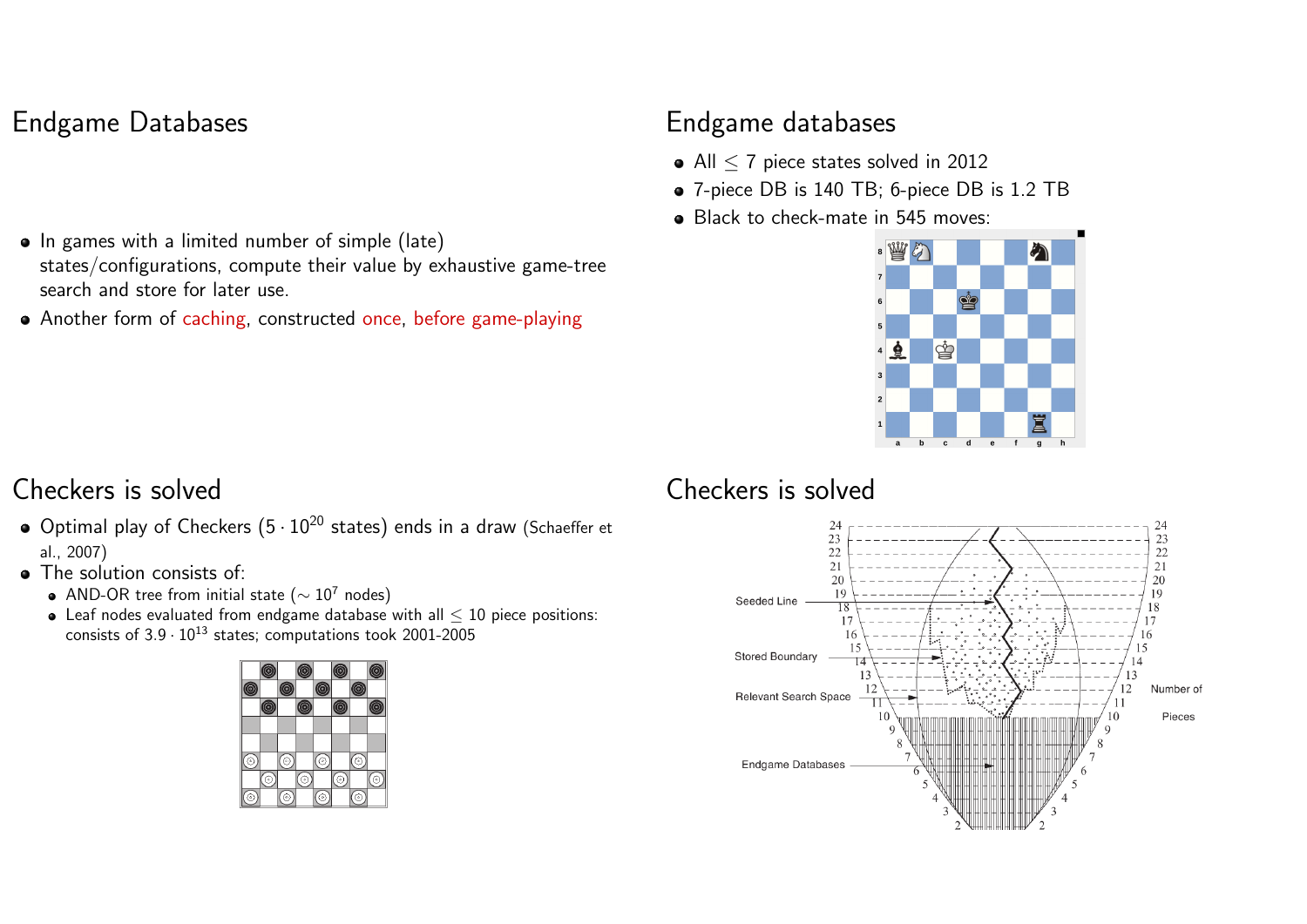#### Monte Carlo Methods

Go

- DFS not working well for some types of games
	- Too many states
	- Heuristics don't guide search well
	- Information gained during search not utilized
- Monte Carlo methods
	- Sample randomly full game-plays
	- Focus search according to promising game-plays
	- Works even without heuristics, e.g. for Go
- Similar methods used also for large MDPs (e.g. in robotics)
- Disclaimer: For lots of games  $\alpha \beta$  beats MC methods!!!



- Two-player fully-observable deterministic zero-sum board game
- Has been a big challenge for computers

#### Example game of  $9\times9$  Go



### Rules of Go

- Go is played on  $19\times19$  square grid of points, by players called Black and White. Each point on the grid may be colored black, white or empty.
- A point P, not colored C, is said to reach C, if there is a path of (vertically or horizontally) adjacent points of P's color from P to a point of color C.
- Clearing a color means emptying all points of that color that don't reach empty.
- Starting with an empty grid, the players alternate turns, starting with Black.
- A turn is either a pass; or a move that doesn't repeat an earlier grid coloring.
- A move consists of coloring an empty point one's own color; then clearing the opponent color, and then clearing one's own color.
- The game ends after two consecutive passes.
- A player's score is the number of points of her color, plus the number of empty points that reach only her color. White gets 6.5 points extra.
- The player with the higher score at the end of the game is the winner.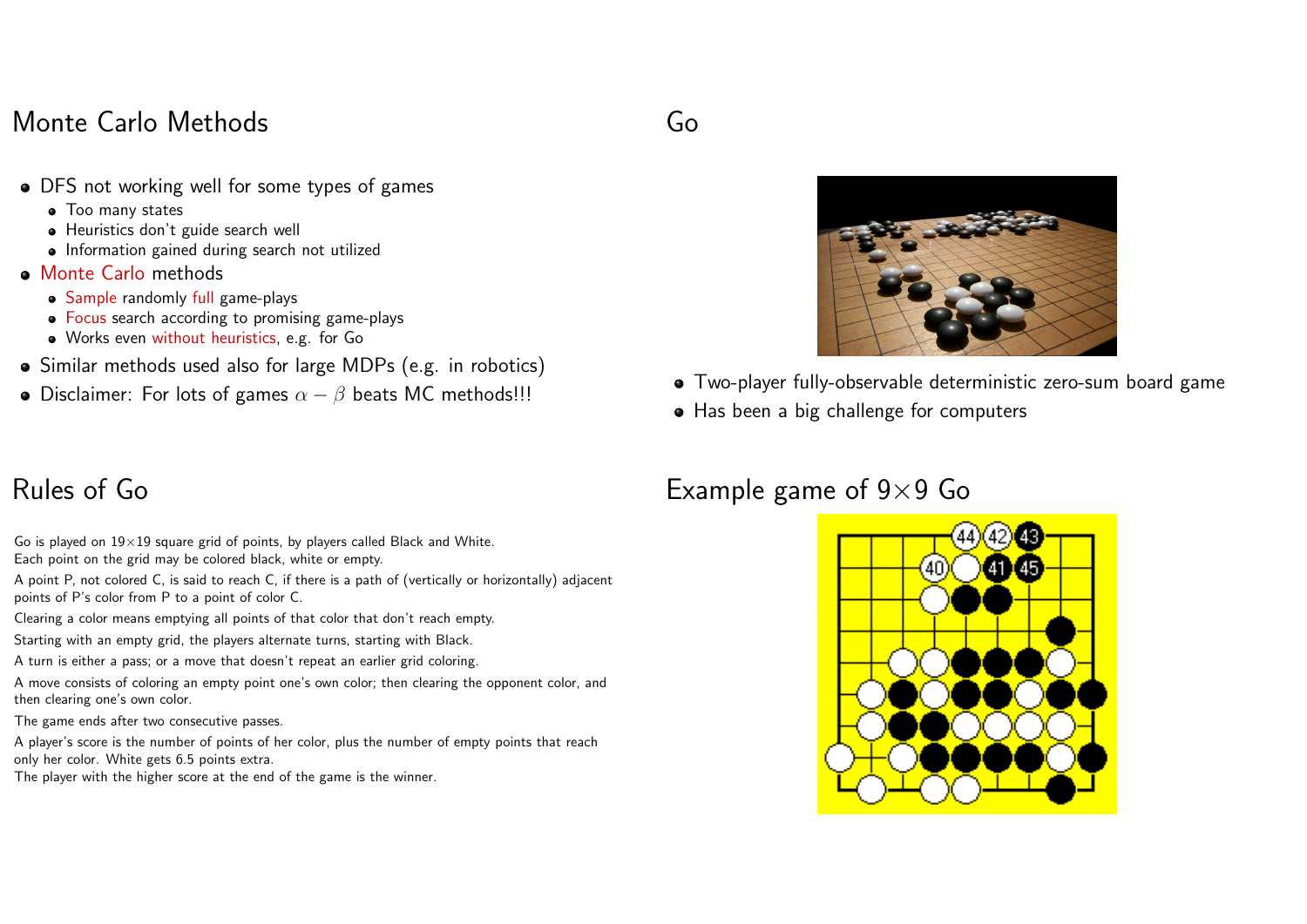Example game of  $9\times9$  Go Example game of  $9\times9$  Go



Why is Go difficult for computers?

- Go is visual and thus easy for people Could not show 10 Chess moves in one image
- Branching factor far larger than in Chess (avg. 250 vs. 35)
- Evaluation of board configurations difficult



### Paradigm shift in 2006

- Computer Go was progressing slowly (weak amateur level)
- In 2006, Monte-Carlo methods surpassed traditional tree search
- In 2015
	- All competitive programs use Monte Carlo
	- $\bullet$  19×19 is strong amateur level
	- $\bullet$  9×9 is professional level
	- $\bullet$  5×6 is solved, solving 6×6 feasible
- In 2016, board-evaluation by neural networks  $\rightarrow$  AlphaGo beats human champions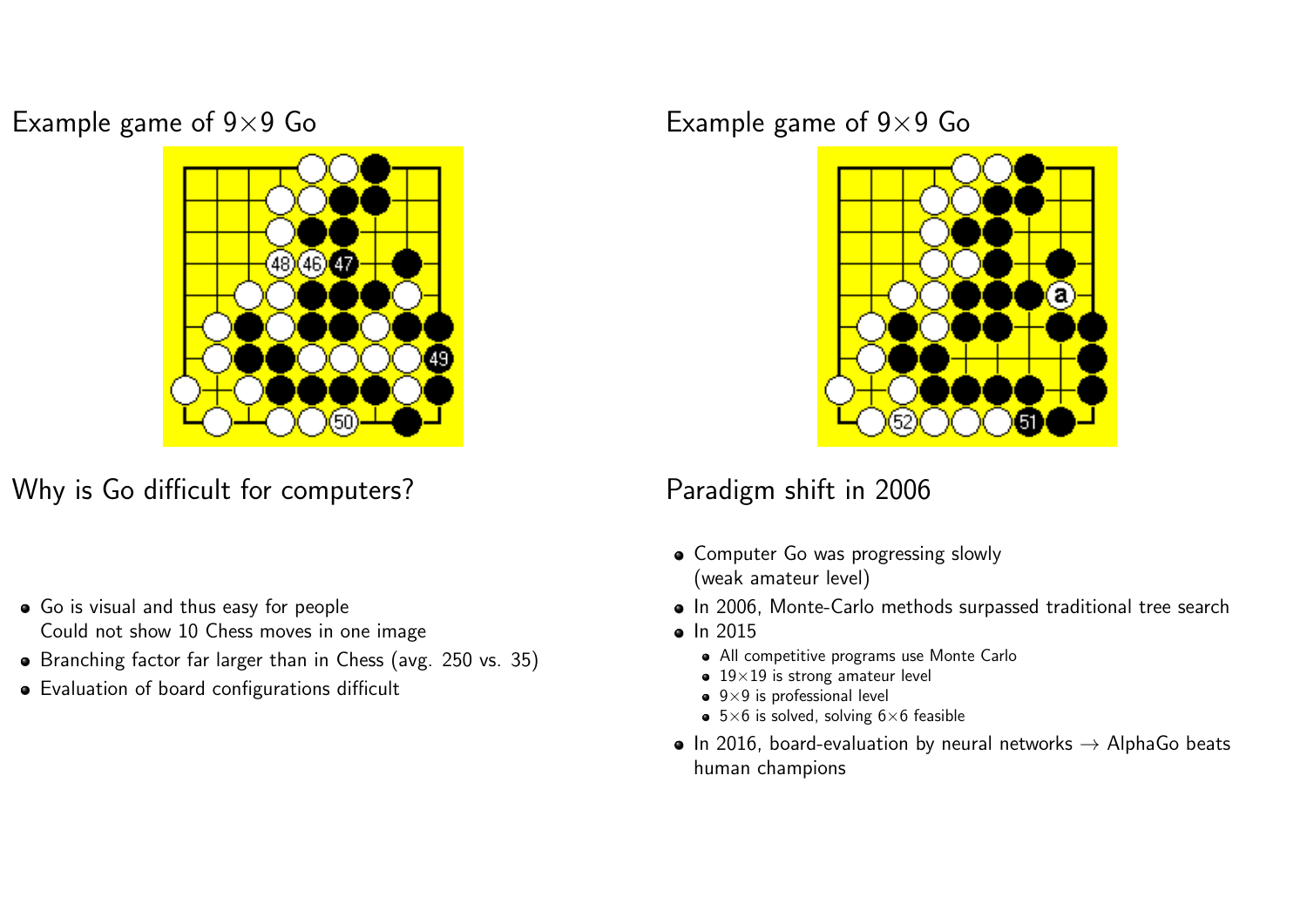## Monte Carlo Search (MCS)

- Try out every possible action
- Several randomized plays:
	- Choose actions randomly
	- Stop only after game ends
- Score each gameplay according to who wins
- Best action is one with most wins
- Notice: No search tree here, only evaluation of current action alternatives

### Example (Single Agent)



## Monte Carlo Tree Search (MCTS)

- Extension of simulation/sampling-only Monte Carlo search
- Generate a search tree, with leafs evaluated by randomized simulation
- Allows to focus on most promising gameplays

#### Monte Carlo Tree Search





Show number of wins/trials for each node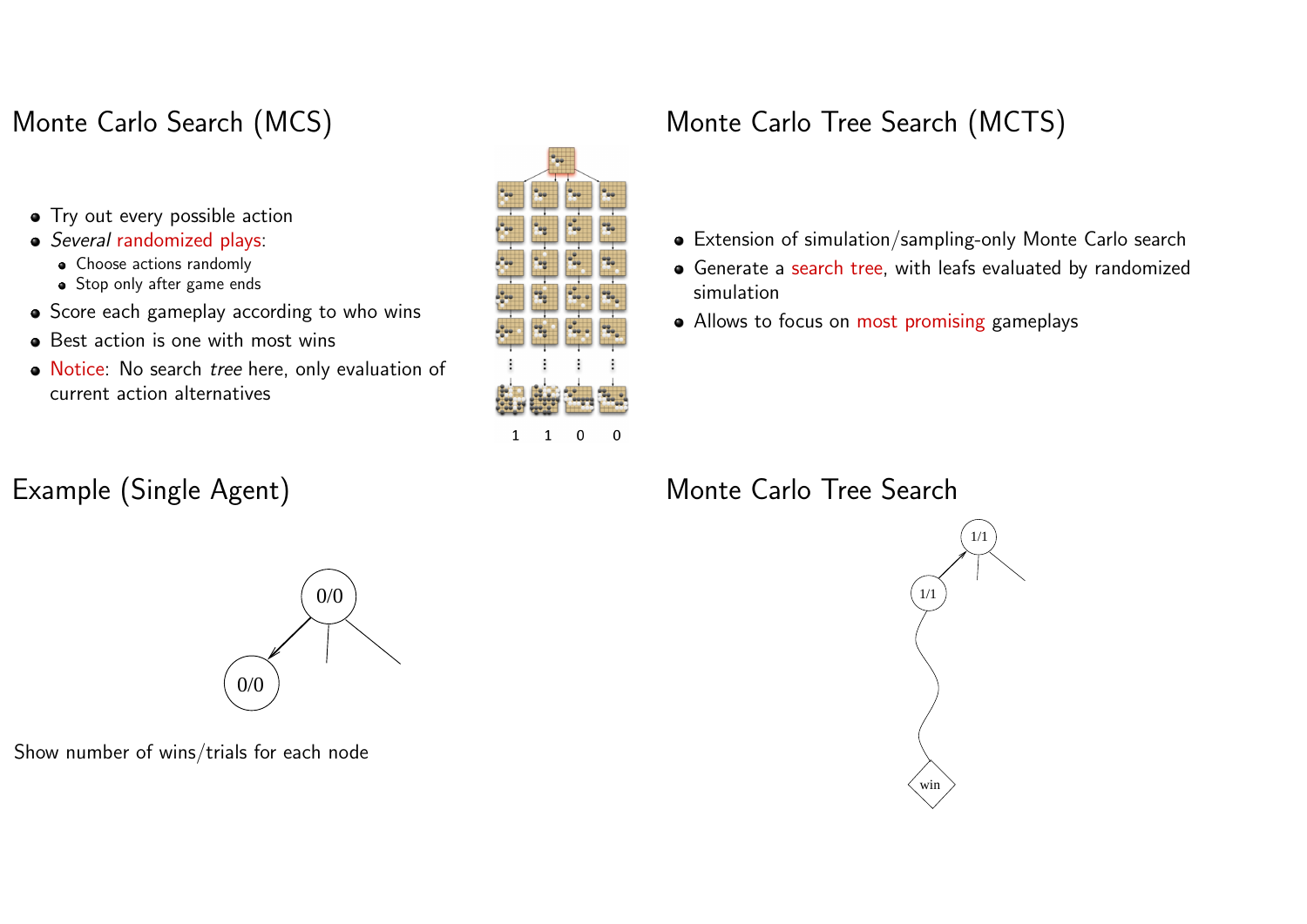Monte Carlo Tree Search

1/1 1/1 0/0

Monte Carlo Tree Search



# Monte Carlo Tree Search  $\left(\frac{1}{1}\right)$ loss  $0/1$ 1/2

n<br>2/3 Monte Carlo Tree Search